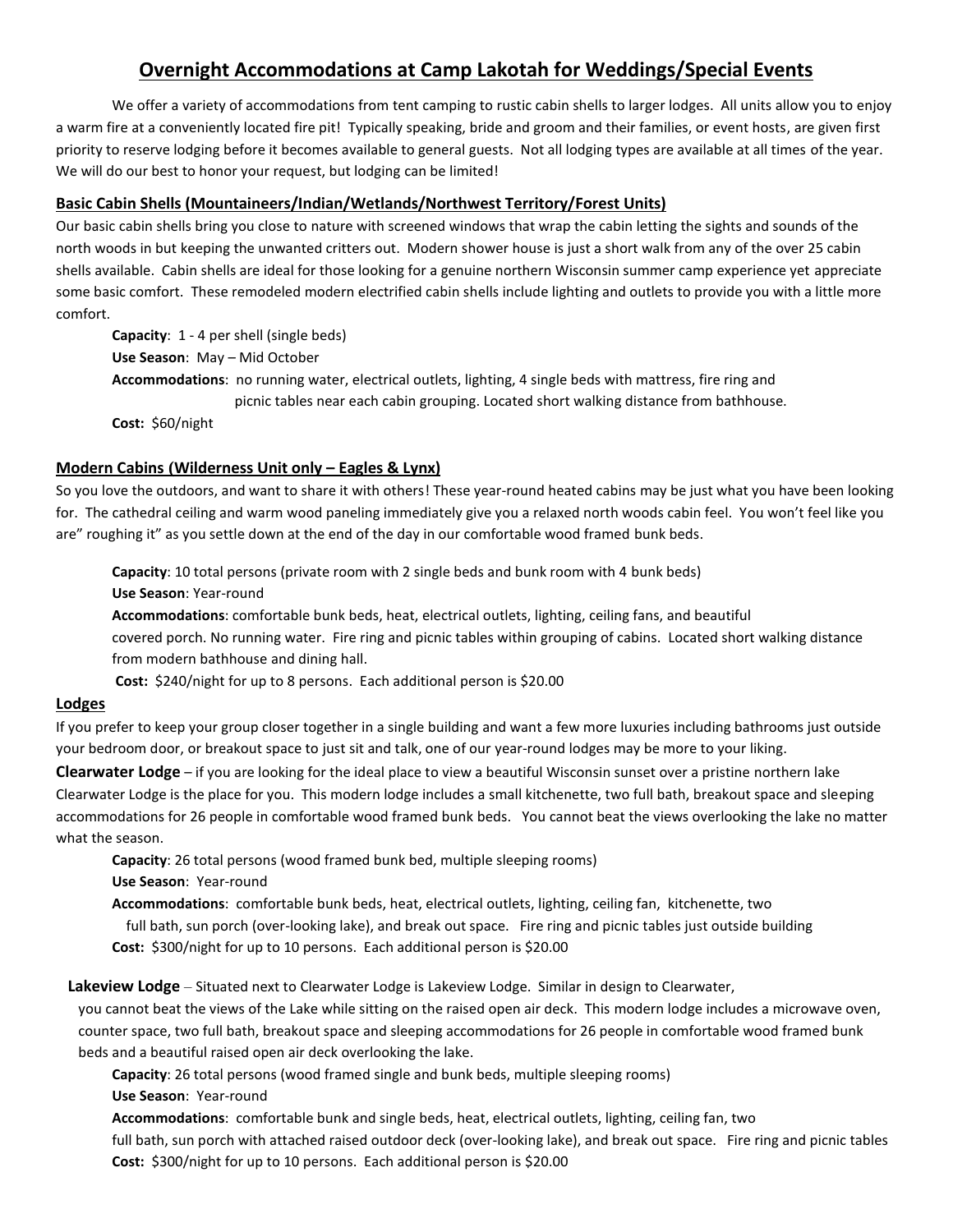**Pineview Lodge** – This modern lodge includes two full bath, breakout space and multiple room sleeping accommodations for 22 people in comfortable wood framed bunk beds.

**Capacity**: 22 total persons (wood framed bunk beds, multiple sleeping rooms) **Use Season**: Year-round **Accommodations**: comfortable bunk beds, heat, electrical outlets, lighting, two full bath, covered porch, and break out space. Fire ring and picnic tables just outside building. **Cost:** \$300/night for up to 10 persons. Each additional person is \$20.00

**The Bridal Suite at Otter Lodge Camp Lakotah** – This newly remodeled honeymoon suite is the perfect way to enjoy some pampered time for just the two of you. Guests enjoy a private bathroom, sitting room and master suite. Amenities Include:

- 480 sq foot air conditioned with wood floors, white trim, and professionally decorated furnishings
- Private entry
- Private bath with luxury organic cotton towels
- Private lounge with 40" flat screen TV with Netflix & You Tube TV
- Private Queen Bedroom with premier organic bamboo bedding naturally hypoallergenic and antibacterial
- Devoted Ceiling Hook for Bride's Gown
- Personalized welcome sign
- Turn down service and chocolates
- Fridge microwave coffee maker with complimentary personalized mugs
- Additional attached bunk room available for family members or children (must provide own linens in bunk room) **Cost:** \$150/night

# **Tent Camping**

Our beautiful private grounds and quiet lake provide scenic campsites unmatched for the true camper who wants to sleep under the stars! Tent camping sites vary from individual sites nestled along the lakefront to group sites. All tent camping sites include picnic tables, trash receptacles, and fire pits ideal for making smores and pudgy pies. Seasonal shower house available Mid-May through Mid-October.

**Capacity**: Lakeside Site – (accommodates 4-6 tents – 1 fire pit) WALK IN ONLY Hillside Site (accommodates 2-4 tents – 1 fire pit) The Clearing Site (numerous tents - 3 fire pits)

**Cost:** \$35/site/night up to 6 persons

# **RV/Travel Trailer Camping**

Camp Lakotah is not a formal RV/Travel Trailer type campground but does provide a limited number of basic sites which can accommodate travel trailers and RVs. RVs are limited to units under 20 feet and Travel Trailers under 27 feet with a maximum height of 12 feet. Limited number of electrical hook-ups available. Electrical hook-ups are limited to 15 & 20 amp service only. Generators are permitted. No water or sewer hook-ups available. Seasonal shower house available Mid-May through Mid-October.

**Cost:** \$40/site/night up to 6 persons with NO electricity \$50/site/night up to 6 persons with electricity



N1875 21st Avenue Wautoma, Wisconsin 54982